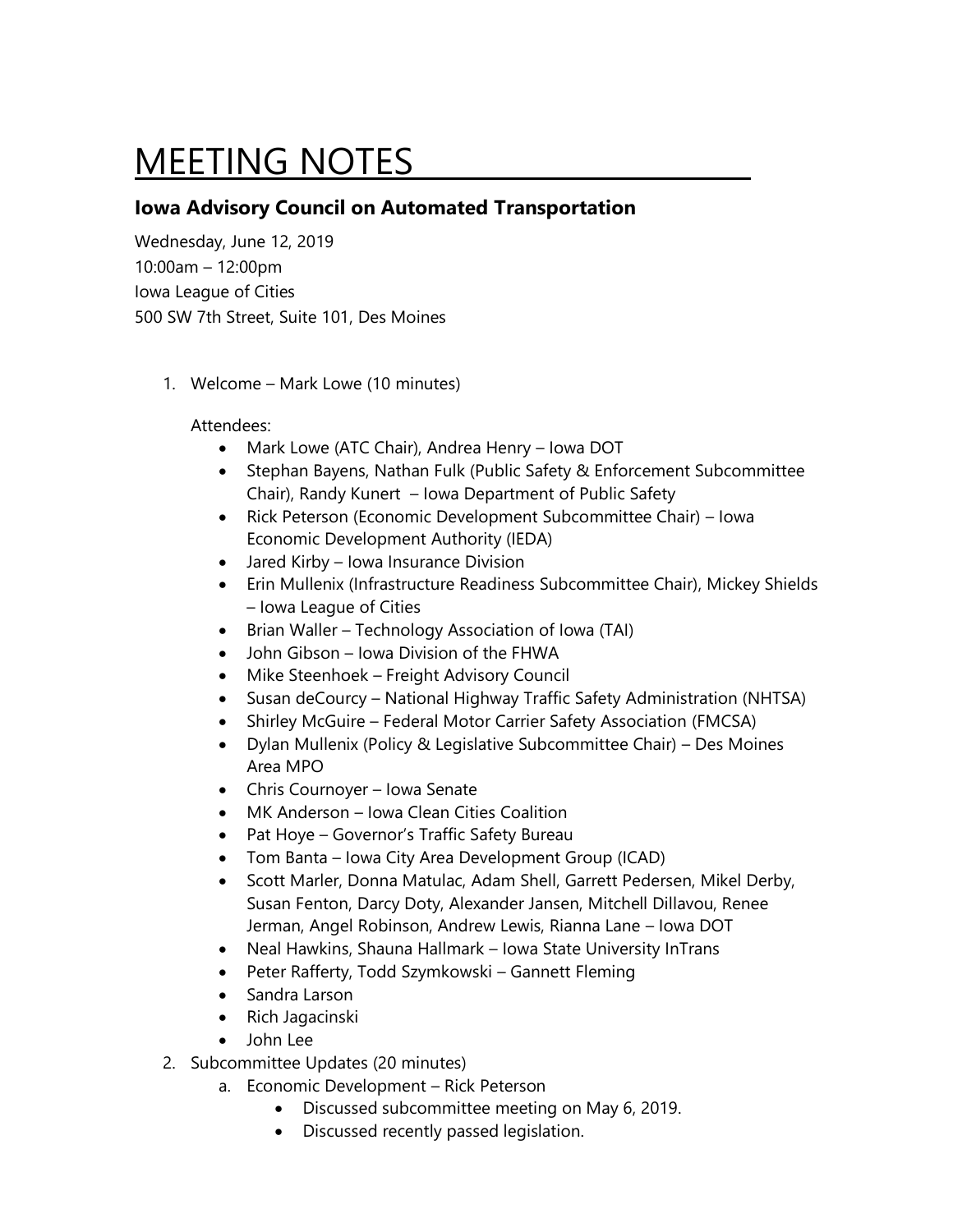- Reviewed ATC planning information from Peter Rafferty.
- Looking at objectives of economic pieces, extending an invitation to industry partners.
- b. Policy & Legislation Dylan Mullenix
	- Subcommittee meeting on May 21, 2019.
	- Discussed recently passed legislation.
	- Beneficial having Representative Hinson and Senator Cournoyer on the subcommittee.
	- Looking at next steps with the DOT and administrative guidelines.
	- Reviewing what other states are doing.
	- Reviewed ATC planning information from Peter Rafferty.
- c. Infrastructure Readiness Erin Mullenix
	- Subcommittee meeting on June 10, 2019.
	- Discussed recently passed legislation.
	- Reviewed ATC planning information from Peter Rafferty.
	- Local Des Moines Area Metropolitan Planning Organization Smart City Roundtable effort
	- National League of Cities guidance
	- Infrastructure discussion physical, digital, and workforce
	- Mike Lauer with Iowa Communications Network (ICN) to give update at next meeting on fiber and communications infrastructure in Iowa
- d. Public Safety & Enforcement Nathan Fulk
	- Subcommittee meeting on June 6, 2019.
	- Discussed recently passed legislation.
	- Rear-end collisions are the primary factor (see calculation pic). It takes 1.5 seconds for driver to acknowledge if something is going on.
	- Will work with the group on platooning, education and training. Law enforcement education will be needed to recognize what platooning vehicles are.
- 3. National Strategy for Highway Automation Scott Marler (30 minutes)
	- Not talking about automation but a focus on highway. What's happening nationally—wanted to bring that to the ATC.
	- Roosevelt we don't envision trucks ever moving coast-to-coast. Interstates revolutionized the US. We don't necessarily know what's coming, but something is.
	- It's about safety. Most crashes are caused by human error and choice. Also about freight and military mobility.
	- Nationally, most freight moves by truck. There's a big line of freight that flows through our state.
	- National goals and strategy
		- o Wildly important goal: make dramatic leap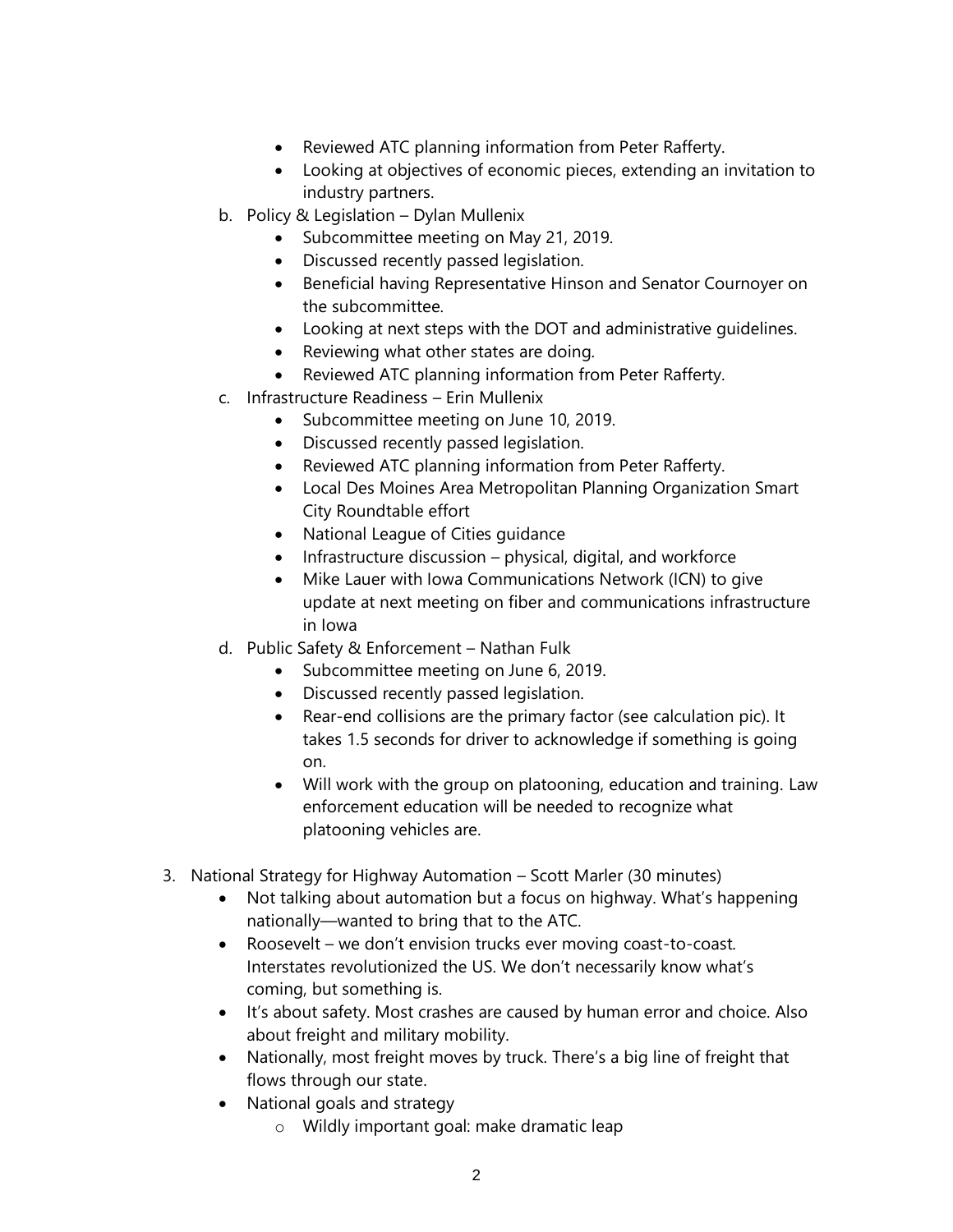- o Three phases of highway automation
- o Timeline (iterative progress) just targets, major demonstrations at the beginning
- Four components of highway automation readiness. Consistency across all states is key.
- INFRA grant Iowa DOT led with 14 other states, some universities, and private agencies including truck manufacturers.
	- o Still under consideration
- Dylan Mullenix who is they?
	- o Scott Marler AASHTO. USDOT through their various agencies are doing a wait and see approach. This effort is doing a bit more to push the envelope by the states because we will never get there.
- Susan deCourcy What about AASHTO's outreach to partners?
	- $\circ$  Scott Marler a grassroots effort amongst the states. In the early phase of this effort.
	- o Mark Lowe truly a grassroots effort that Scott's been a big part of
- Mark Lowe Vulcanizing this from a freight perspective what can the system handle?
- Nathan Fulk think about communication strategy as a system. Communication approach of the NHS and NHFN – need to be clear, that includes the Interstate System.
- Dylan Mullenix Federal transportation bill expiring in a little over a year, has this been discussed?
	- o Scott Marler it has been discussed. Timing and reauthorization language.
	- o Dylan offered to discuss federal reauthorization occurring in the next year when in DC
- Mark Lowe there needs to be a reinvestment of the Interstate System at the Federal level and rethinking of what traffic will be using the system.
- 4. Recent Legislation Scott Marler (30 minutes)
	- a. SF302
	- Mark Lowe at a high it gave us a framework. DOT had an initial crossagency meeting. We asked whether it created a need for immediate reaction by July 1. Answer: no. Future action and development.
	- Scott Marler stepped through the bill and gave highlights. As Mark said, this gives the Iowa DOT rulemaking authority. Convened a small group internal to the Department, as part of the CAT SLP and business plan to determine next steps. Need to be careful with words like driverless.
	- Mark Lowe dynamic driving task and human driver taking over. First part seems to focus more on L5, where latter part focuses on more L3 or L4
	- Scott Marler Policy & Legislation Subcommittee will be looking at this more.
	- Dan McGehee we are decades away from true driverless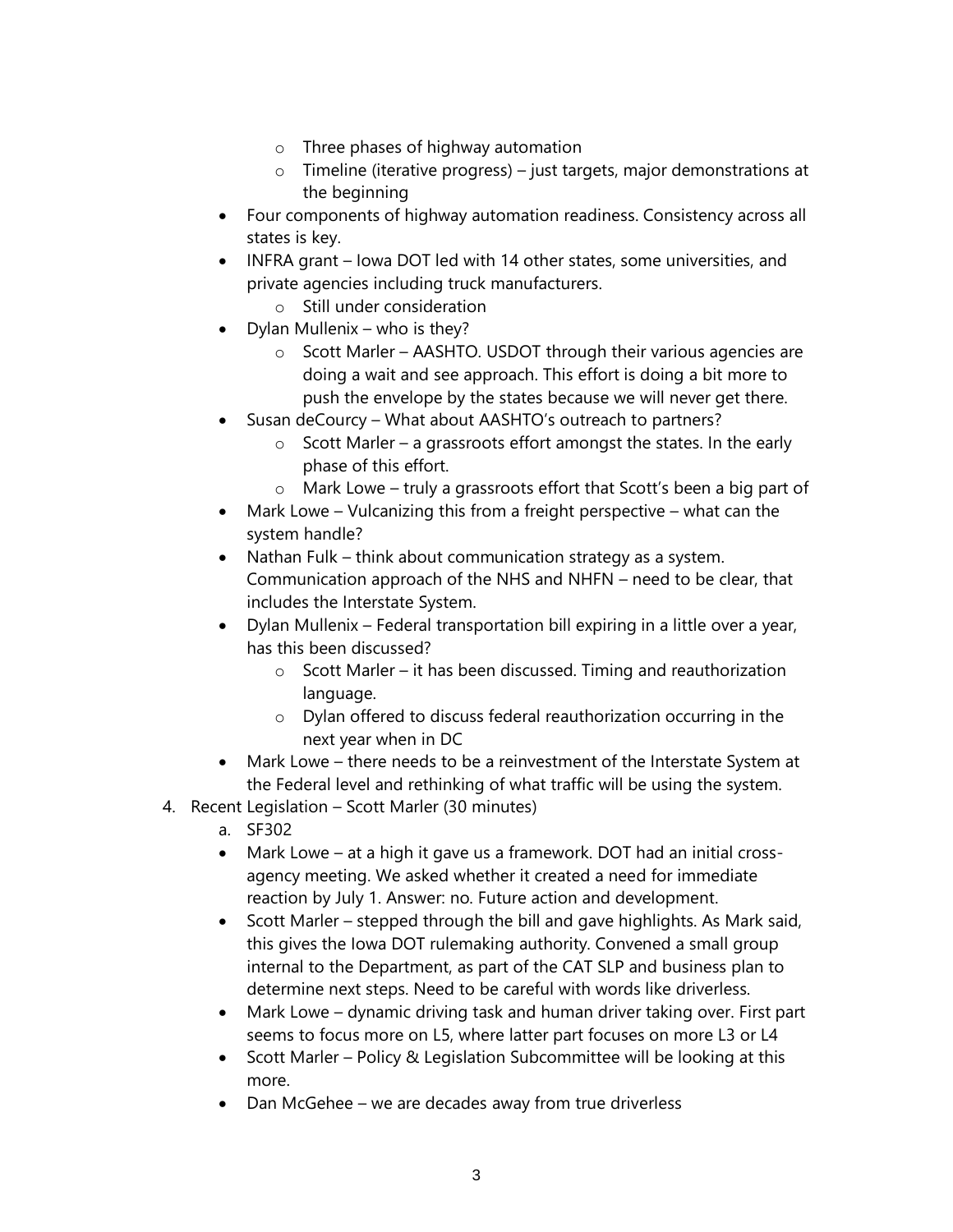- Stephan Bayens traffic enforcement standpoint. Virtually all traffic laws become unenforceable. At least in terms of automated driving. You are removing personal responsibility.
- Mark Lowe conditions to be on the roadway with adherence to all traffic laws. Vague right now.
- Dan McGehee Bryant Walker Smith and others working at the state level we might want to invite them to speak and discuss statute. How liability will shift.
- Chris Cournoyer got framework bill through was phenomenal, but really truly a framework. If we need to go back through and revise, we can certainly do that now that we have the framework in place. Attending a national conference in August that will specifically address AV. Anything she can do to take back to the legislature – please let her know.
	- o Mark Lowe thoughtful, deliberate and effective. We don't want to give her a list of things to edit with the next legislative session.
- Dan McGehee we need to recognize difference between implementation, testing, and research
- Stephan Bayens Concerns with privacy, constitutional issues
- b. HF387
- Scott Marler reviewed bill. Reasonable and prudent.
- Dylan Mullenix how can you tell whether platooning is happening? That's definitely a discussion point.
- Nathan Fulk removal of 300' following distance isn't going to make law enforcement jobs any easier. How does law enforcement enforce? o At 70mph, you go 153'
- Mark Lowe platooning changes the following distance equation
- Scott Marler visited Daimler testing grounds, rode in the following platooning truck. Following truck brakes before the lead truck.
- Mark Lowe where does reasonable and prudent fit in?
- Stephan Bayens– should be easy for the officers to figure out what's a platooning vehicle. If they don't know, it won't hold up in court and they may take the safe route and not pull people over. You don't want to only enforce it when the crash occurs.
- Shirley McGuire posted a rule making notice, asking for comments on vehicle inspections and components
	- o Federal Motor Carrier Safety Administration (FMCSA) published an advanced notice of rulemaking: [FMCSA-2018-0037.](https://www.govinfo.gov/content/pkg/FR-2019-05-28/pdf/2019-11038.pdf) They're considering changes to their rules with ADS and drivers behind the wheel.
		- $\blacksquare$  [Most recently updated on May 31](https://www.federalregister.gov/documents/2019/05/31/2019-11387/safe-integration-of-automated-driving-systems-equipped-commercial-motor-vehicles-correction?utm_campaign=subscription%20mailing%20list&utm_source=federalregister.gov&utm_medium=email) $\mathrm{st}$  (updating the deadline for [comments to July 29](https://www.federalregister.gov/documents/2019/05/31/2019-11387/safe-integration-of-automated-driving-systems-equipped-commercial-motor-vehicles-correction?utm_campaign=subscription%20mailing%20list&utm_source=federalregister.gov&utm_medium=email)<sup>th</sup>).
		- A number of ways to file comments, encourage people to review and submit comments.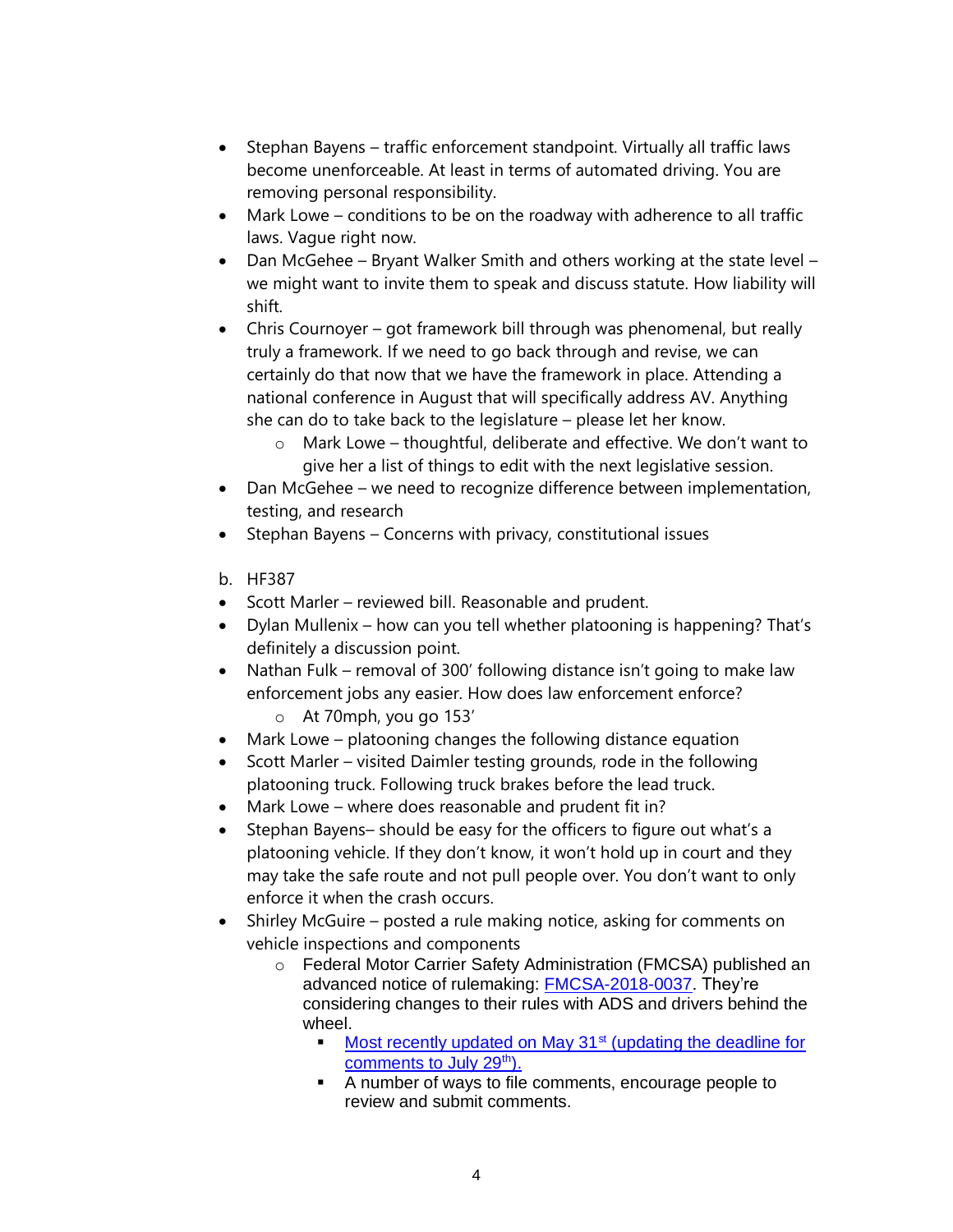- Susan deCourcy NHTSA perspective no specific details, they would like a wide range of comments.
	- o NHTSA advanced notice of rulemaking [NHTSA-2019-0036](https://www.govinfo.gov/content/pkg/FR-2019-05-28/pdf/2019-11032.pdf) looking for comments on July 29<sup>th</sup>
- Mike Steenhoek why remove following distance, why not just add platooning language?
	- o Mark Lowe DOT submitted a couple different forms. It's about how close two commercial vehicles are. Some states just got rid of the convoy piece, like Iowa.
	- o Nathan Fulk Mike made a great point about crafting legislation to fit the technology
- Alex Jansen Oversize and overweight do we want them platooning or do we want separate rules. They are permitted, do we need law enforcement to weigh in?
	- o Scott Marler will consider going forward
- 5. Iowa AT Planning Peter Rafferty (15 minutes)
	- Peter Rafferty reviewed the ATC vision planning. Three-prong approach.
	- Susan deCourcy Regarding Strategic goals: is there an evaluation component in this?
		- $\circ$  Peter Rafferty will need to think on how would we phrase this
		- o Mark is that an accountability component that should be assigned?
	- Defining outcomes slide new content. Two examples for each subcommittee.
		- o What isn't shown here are specific timelines
		- $\circ$  Mark what we really want is compliance
		- o Nathan Fulk concerning Public Safety & Enforcement: not so concerned with AVs, we're more concerned with those that aren't AVs. How do we keep them safe? It's really the stop gap. How do we define reasonable and prudent for the stop gap. It's education and accountability needed.
		- $\circ$  Darcy Doty An opportunity for driver education
		- o EHMI external human machine interface
		- o What authority do we have to implement guidelines?
		- $\circ$  Peter Rafferty These are linked back to the goals and objectives
- 6. Discuss Changes to Subcommittee Structure Scott Marler (5 minutes)
	- Scott Marler 8 subcommittees initially. Combine some of this work into where it's reasonable and thoughtful. Went through only having the 4 subcommittees.
	- Erin Mullenix sees original groups fitting in well here, also sees value in bringing the larger group back together because of the relationships to each of them